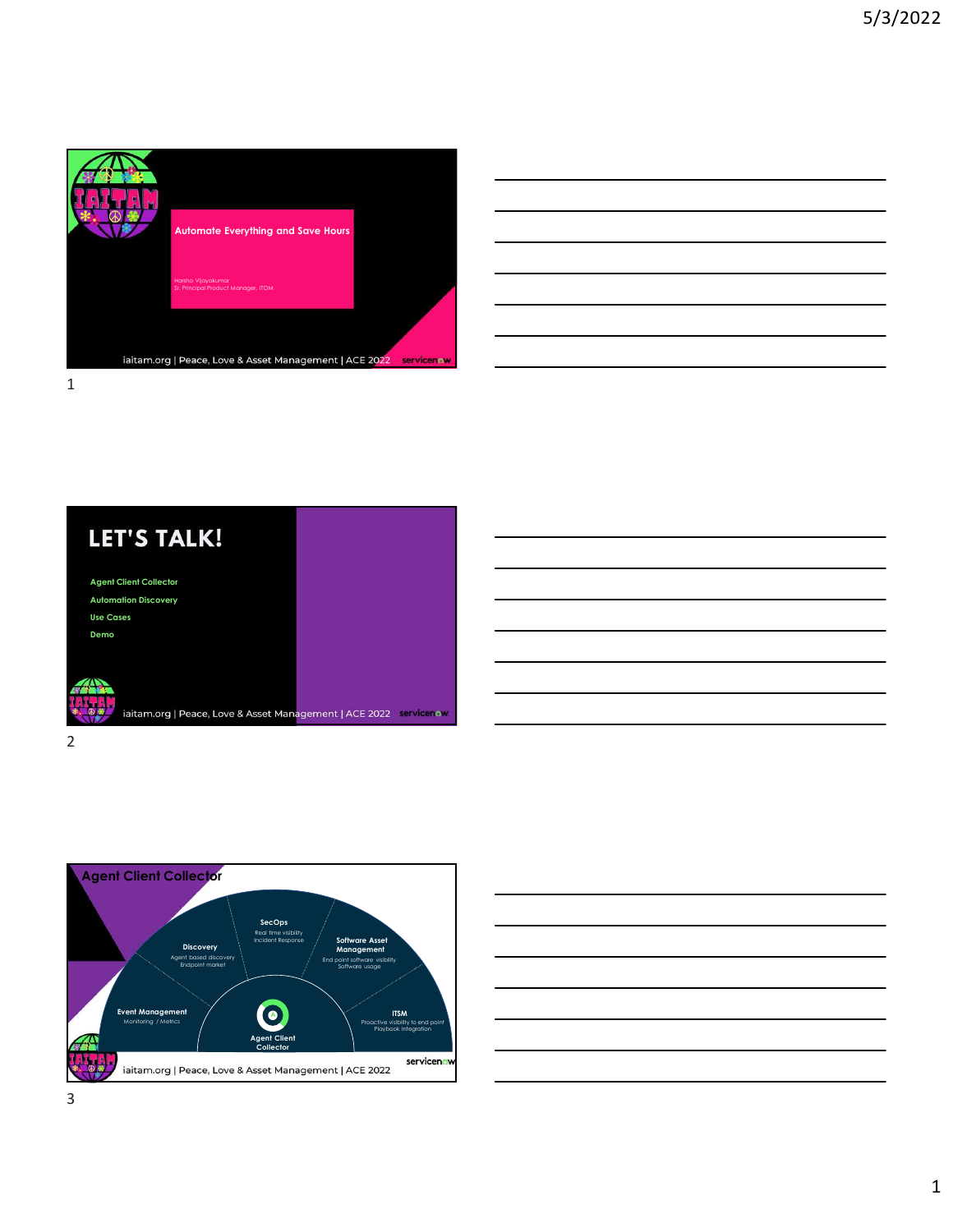









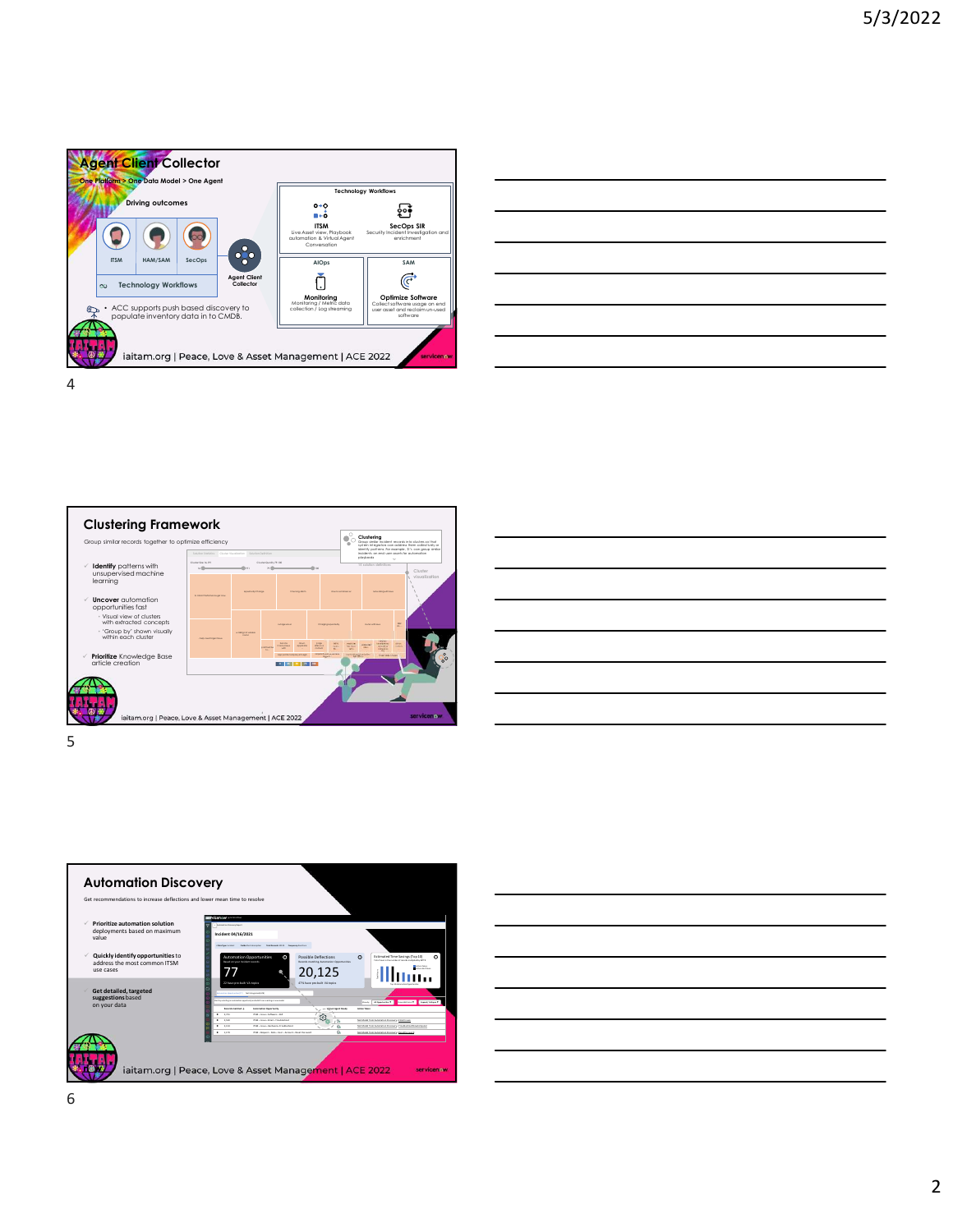









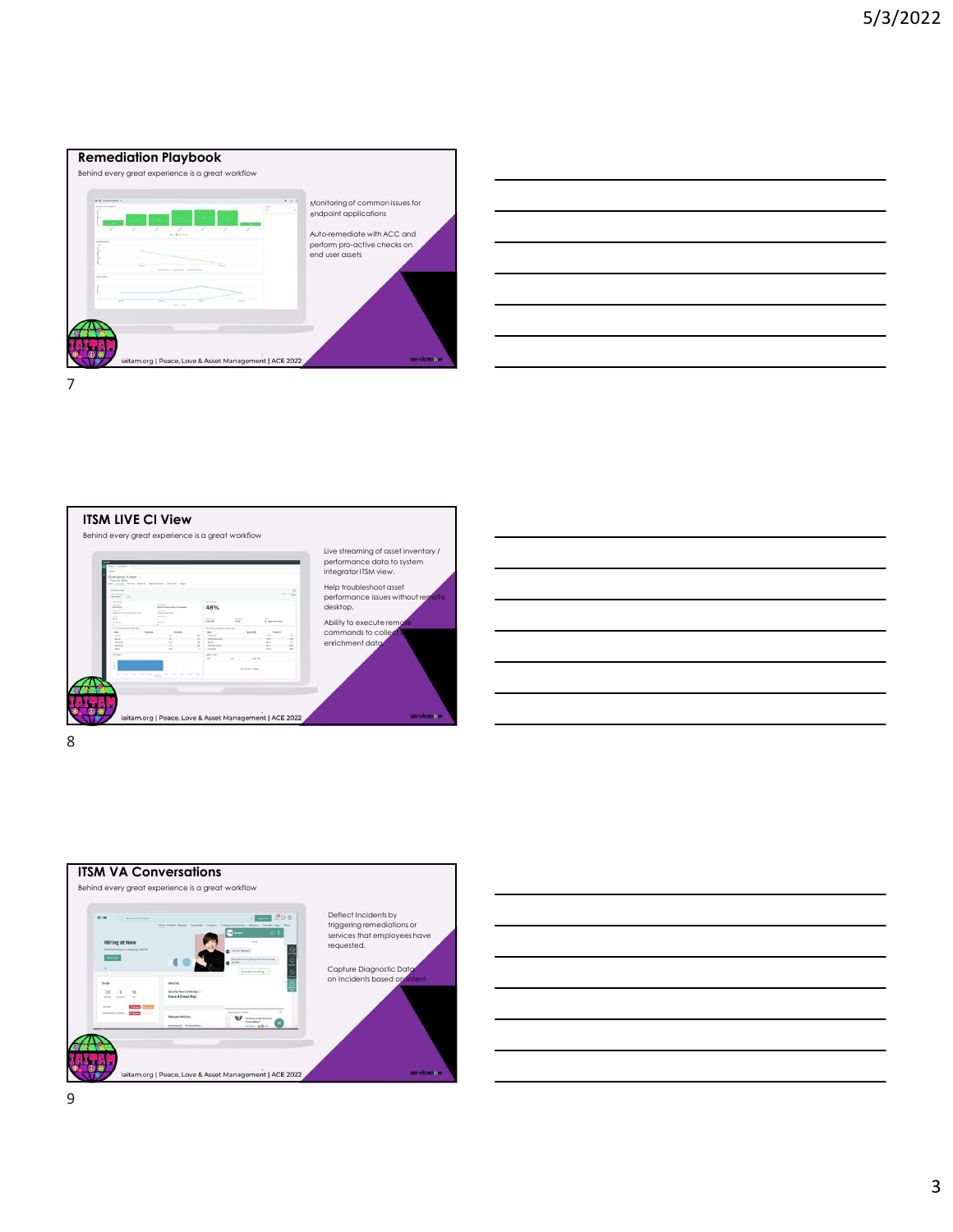











12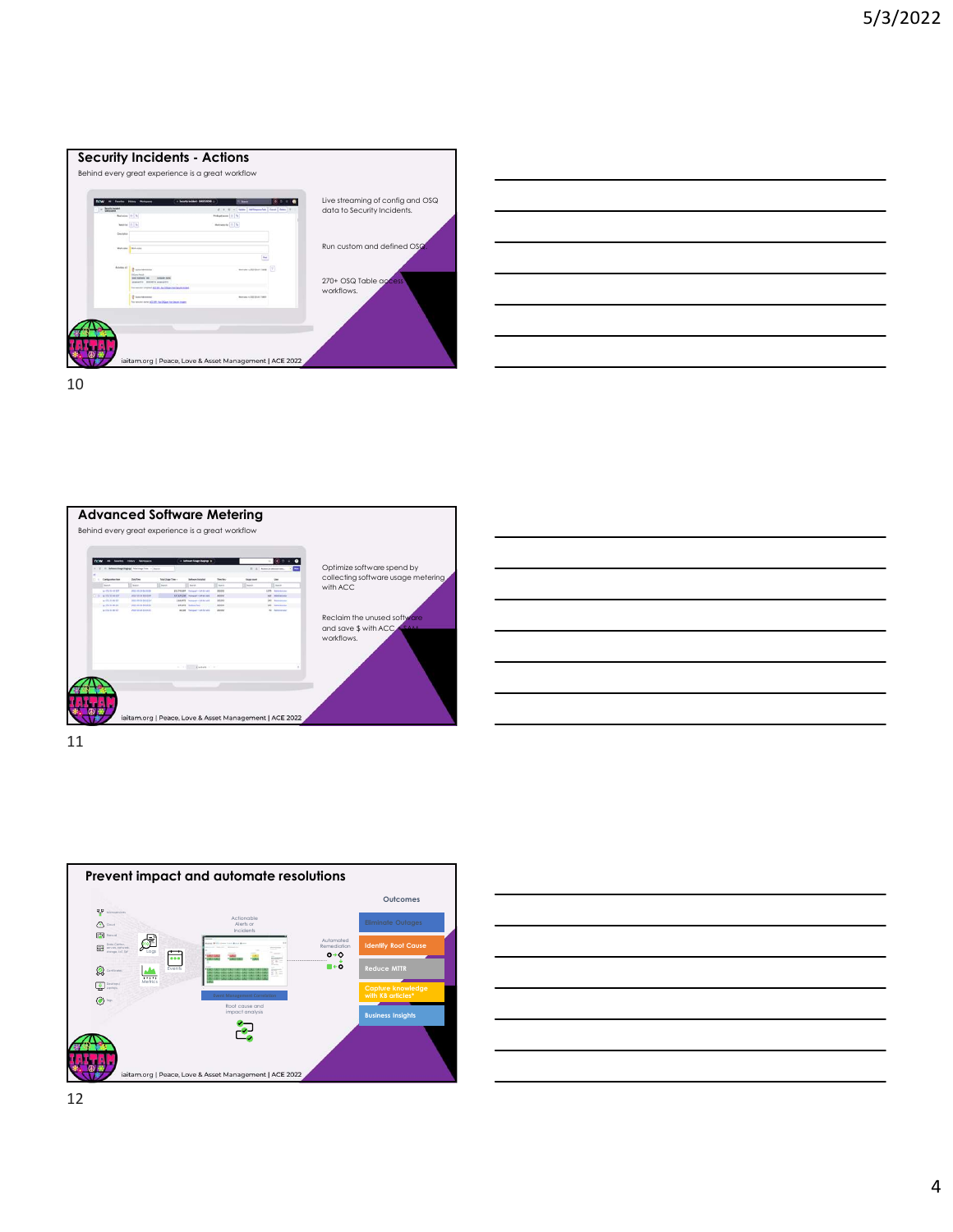





| יכוויכ הוטף                              |                                                  |                                                  |  |
|------------------------------------------|--------------------------------------------------|--------------------------------------------------|--|
| Prevent                                  | Automate                                         | <b>Realize Outcomes</b>                          |  |
|                                          | $O \rightarrow O$                                |                                                  |  |
| $\mathbf{d}$<br>Event                    | $\blacksquare$<br><b>Flow Designer</b>           |                                                  |  |
| Management                               | and iHub                                         |                                                  |  |
| Correlate events with<br>service context | Launch remediation<br>workflows for self-healing | Prevent 35% of P1 outages<br>Improve MTTR by 40% |  |
| e & Asset Management   ACE 2022          |                                                  |                                                  |  |
|                                          |                                                  |                                                  |  |